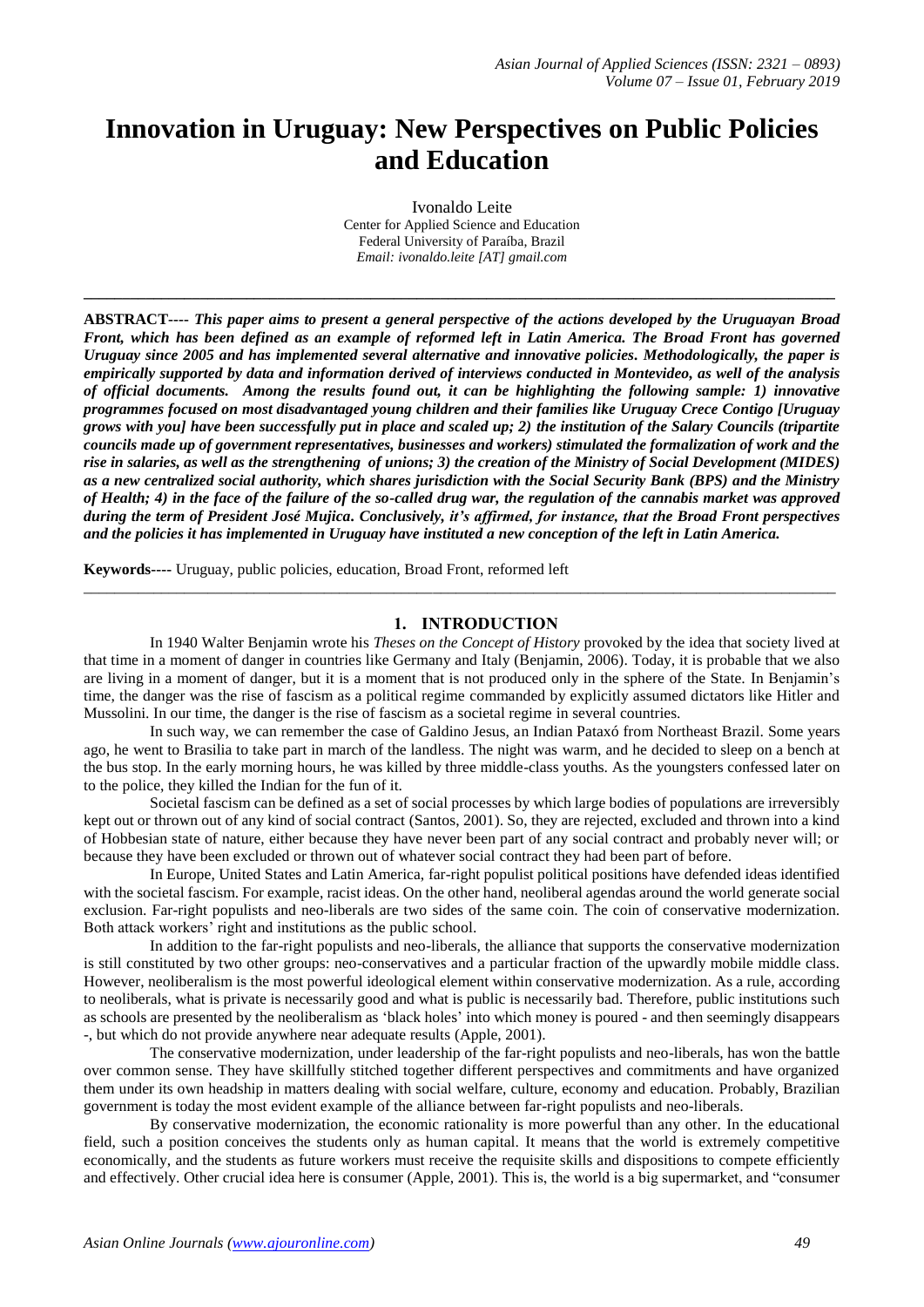choice" is the guarantor of democracy. Consequently, education is seen as merely one more product like rice, cake and cell phone. In this way, in last instance, democracy is turned into consumption practices. The ideological effects of such point of view are momentous. Rather than democracy being a political concept, it is transformed into an entirely economic concept (ibidem).

However, in this work, I'll develop an approach that is in opposite side to the conservative modernization. I'll focus the case of the Uruguayan reformed left governments and their perspectives about public policies, which can be defined as counterhegemonic perspectives, as we will see it. Methodologically, the work is the result of a postdoctoral research carried out in Montevideo, Uruguay. Empirically, it is supported by data and information derived from interviews and documentary analysis.

## **2. THE URUGUAYAN REFORMED LEFT**

The left political is a concept that encompasses a wide variety of political currents, from communism to socialism, and from social democracy to progressive liberalism. In Uruguay, such reality is very perceptible. The Broad Front (*Frente Amplio*, in Spanish), as a left coalition party, brings together communists, socialists, popular-nationalists, social democrats and left Christians. The Broad Front was founded in 1971, and it was declared illegal during the 1973 military *coup d'état*. It arisen again in 1985 when democracy was restored in Uruguay.

Except during the period of military rule, Uruguay had been governed since independence, in 1828, until 2004 by two parties – the Colorado and National Party. Historically, both are heterogeneous political forces, with the Colorado Party affiliated with urban groups and the National Party representing rural areas (Hudson & Meditz, 1992). However, in 2004, the Broad Front won the presidential and congressional elections. Tabaré Vázquez, a doctor specialized in oncology, was elected President of the Republic and ended 170 years of political domination of the traditional parties.

President Vázquez was inaugurated to a five-year term in March 2005, and Uruguay was just beginning to recover from the 2001-03 crisis, which was mainly caused by the spillover effects of the economic problems of Argentina and Brazil<sup>1</sup>. He adopted a political perspective that has been defined as reformed left (Swagerman, 2014). Such perspective seems to conceive the left as a "current of thought, politics, and policy that stresses social improvements over macroeconomic orthodoxy, egalitarian distribution of wealth over its creation, sovereignty over international cooperation, democracy (at least when in opposition, if not necessarily once in power) over governmental effectiveness" (Castañeda, 2006, p. 32).

Therefore, President Vázquez opened the door to a new, bold political direction. He worked at stabilizing the economy, signed a three year \$1.1 billion stand-by arrangement with the IMF that committed Uruguay to a substantial primary fiscal surplus, low inflation and a reduction in foreign debt. On the other hand, this agreement, combined with a mix of pro-investment policies and social programs, contributed to revitalize the Uruguayan economy in a short period of time. "His \$240 million National Plan to Address Social Emergency contributed to reduce poverty. He established wage councils made up of representatives from unions, business and government to negotiate wages for 100,000 firms and 600,000 workers. Hundreds of jobs were created under the Work for Uruguay Program, pushing unemployment down from 12.3 per cent to 7.3 per cent, its lowest level in decades" (Yoldi, 2010, p. 6). In addition to it, he reduced value added tax on basic food items, and created a personal income tax that exempts the poorest 60 per cent. President Vázquez also made efforts to decentralize government and encourage greater popular participation in politics.

The Vázquez Administration's labor reforms increased considerably the of unions, playing a substantial role in the percentage of unionized workers more than doubling between 2005 and 2007 to approximately 24% of the labor force. President Vázquez and the Broad Front also overhauled the tax system to make it more progressive, reducing the valueadded tax and replacing the tax on wages with a personal income tax that exempted the poorest 60%.

The Vázquez Administration was widely approved by the population, and this fact contributed to a second victory of the Broad Front in the 2009 elections. But the candidate had his own merits. It was José Mujica, and his suffering at the hands of the military gave him great credibility among voters, since he is a man who paid a high price for his ideas. Mujica was imprisoned for 14 years as a result of his activities as one of the leaders of the Tupamaro National Liberation Movement, a leftist urban guerilla group that operated in Uruguay during the 1960s and 1970s. Following the return to democracy, Mujica helped to create the Popular Participation Movement (MPP), which is the largest group within the Broad Front coalition. He was elected to Uruguay's lower house in 1994 and to the Senate in 1999, before serving as minister of livestock, agriculture, and fisheries during the Vázquez Administration. José Mujica was inaugurated to a fiveyear term in 2010.

Although the former guerrilla is politically different from his predecessor, he is also a consensus-builder, such as Vázquez. Moreover, Mujica has made it clear that there is no contradiction between embracing revolutionary ideals and seeking conciliation, as well as assuming more moderate positions. He and Vázquez are the most representative faces of the reformed Uruguayan left.

President Mujica became known for his modest lifestyle, as well as for his reflections on the human being and contemporary world. Hence, he also became known as the philosopher president. During his administration, he donated 90 per cent of his salary to charities for the poor and entrepreneurial start-ups, preferring to live on the farm owned by his wife just outside Montevideo rather than the president's official residence, and eschewing state limousines for his battered Volkswagen Beetle. He has not taken to the trappings of power.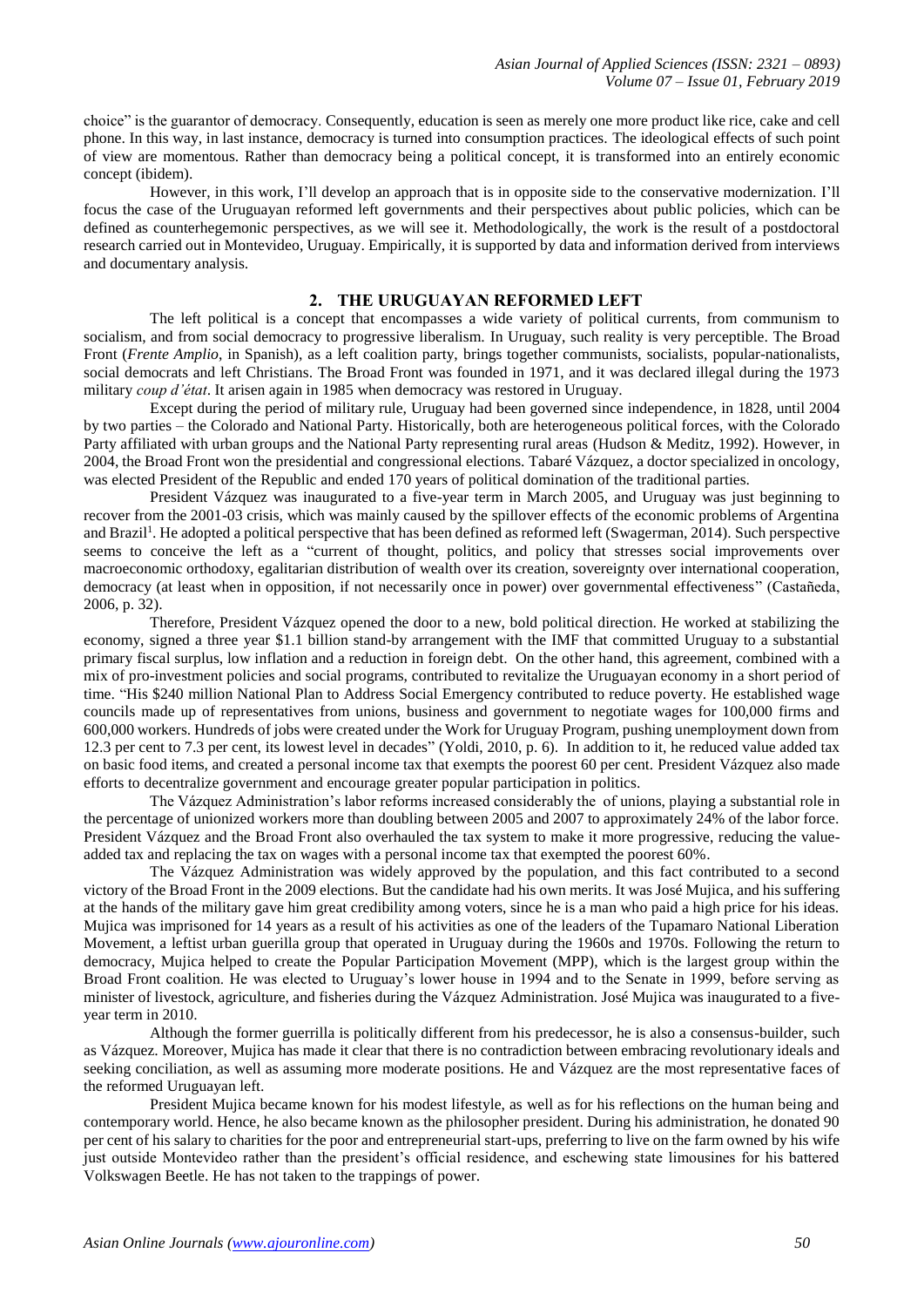He continued the actions of his predecessor and developed bold policies that, for example, reduced the number of Uruguayans living below the poverty line and were responsible for a new approach to drugs, which regulated the cannabis market. So, Mujica concluded his term as a President popular, with a 65 percent approval rating. As a leader of the Uruguayan reformed left and as consequence of the public polices of his administration, he was described as the mentor of a calm revolution (Rabuffetti, 2014).

In Uruguay, consecutive reelection is not allowed. Thus, in the 2014 elections, the Broad Front presented as candidate the former President Tabaré Vázquez. The success of the Broad Front's public policies, Mujica's calm revolution, and Vazquez's popularity ensured his victory in the second round. He defeated Luis Lacalle Pou, a leader of the conservative National Party. Therefore, the Uruguayan reformed left won its third consecutive term.

President Vázquez was inaugurated to a five-year term in 2015. Overall, he has maintained the Broad Front's public policy guidelines. One of the facts that have marked his second administration is the victory in the so-called Philip Morris case. This is, in 2010, the multinational tobacco company Philip Morris filed a complaint against Uruguay, claiming that the Uruguayan smoking legislation devalued its cigarette and trademarks and investments in that country, and so demanded for compensation under the bilateral investment treaty between Switzerland and Uruguay. A fight between the world's largest cigarette manufacturer and a small South American country; a 'true David and Goliath story'. Such treaty provides that disputes are settled by binding arbitration before the International Centre for Settlement of Investment Disputes (ICSID).

On 8 July 2016, the ICSID ruled in favor of Uruguay, and Philip Morris not only lost the case but was ordered by the court to pay South American country about \$7 million in legal fees. It has been seen as a Vázquez's political victory and as an important moment for public health in the fight against the deregulation of the activities of the tobacco industry.

However, on the other hand, in last times, the conservative opposite has intensified its criticisms and actions against the Vázquez administration and the Broad Front. Sometimes it proceeds like some Brazilian groups that deposed the former president Dilma Rousseff and made feasible the arrival of Jair Bolsonoro to the Presidency of the Republic. This is the case, for instance, of some segments of the so-call One Movement Only Uruguay. Such movement presents itself as an organization that aims to raise awareness to avoid 'complex situations' that were experienced in recent history and affirms that it feels the need to warn before it is to late (Un Solo Uruguay, 2018). This is the same far right-wing and populist rhetoric used in Brazil.

President Tabaré Vázquez's term is nearing its end, and in 2019 there will be a new election. Such rhetoric is a demonstration of the kind of dispute that is likely to occur during the election campaign.

## **3. PUBLIC POLICIES AND EDUCATION UNDER THE URUGUAYAN REFORMED LEFT ADMINISTRATIONS**

The Uruguayan reformed left administrations are a case of social democracy in contrast to other contemporary left experiences (Lanzaro, 2011). Such administrations are formed by an institutional left and conducted by left parties with a solid trajectory, within the framework of a plural and competitive party system. However, to a large degree Broad Front continues to hold ideologically left positions. In its bids for the Presidential elections, it launches a two-pronged strategy (ibidem): it incorporates the programmatic changes demanded by competition, but it keeps up an unyielding opposition towards the parties of the establishment and the neoliberal prospects. So, the ideological moderation, typical of any catchall party, is in this case limited, passing through an incessant intraparty dispute, with sectors that exhibit different degrees of assimilation or resistance to the liberal perspectives.

The Broad Front administrations have developed a significant number of innovative public policies, for instance, in the area of human rights and with respect to economic and social context, cultivating a moderate reformism, but, at the same time, it is an audacious reformism that composed a counter-hegemonic social democratic agenda.

The public policies carried out by the Broad Front administrations are an outcome of the political framework that it has been emphasized above. I will present from now on a sample of them, constituted of the educational policy, social policy, labor policy and human rights policy. I will put more emphasis on education, because there are dimensions about it that must be taken into account more largely. So, I am going to start by such topic.

First of all, it is important to underline how the 'philosopher president' conceives the education, because José Mujica has presented reflections in this sense, and thus he has exercised some influence in the development of educational actions. At least during the period in which he was President<sup>2</sup>. Some of his ideas about education are as follows (Mujica, 2009; Martin McQuillan, 2015):

1. As we are going, knowledge repositories are not going to be inside our heads anymore, but outside of us, available to be searched for in the internet. It will be there all the information, all the data, everything that is already known. In short, it will be there all answers. What will not be are all the questions. The ability to ask questions is what will be important. The ability to ask deep questions that trigger new research and learning efforts.

2. "The intelligence that contributes most to a country is the distributed intelligence. It is the one that is not only kept in the laboratories or in the universities, but the one that walks through the streets. The intelligence that is used to plant, to program a computer or to cook, it is the same intelligence. Some have climbed more steps than others, but it's the same ladder. The steps below are the same for both nuclear physics and field management. It's necessary a curious and nonconformist look, as well as an active position interested in new knowledge" (ibidem, p. 2).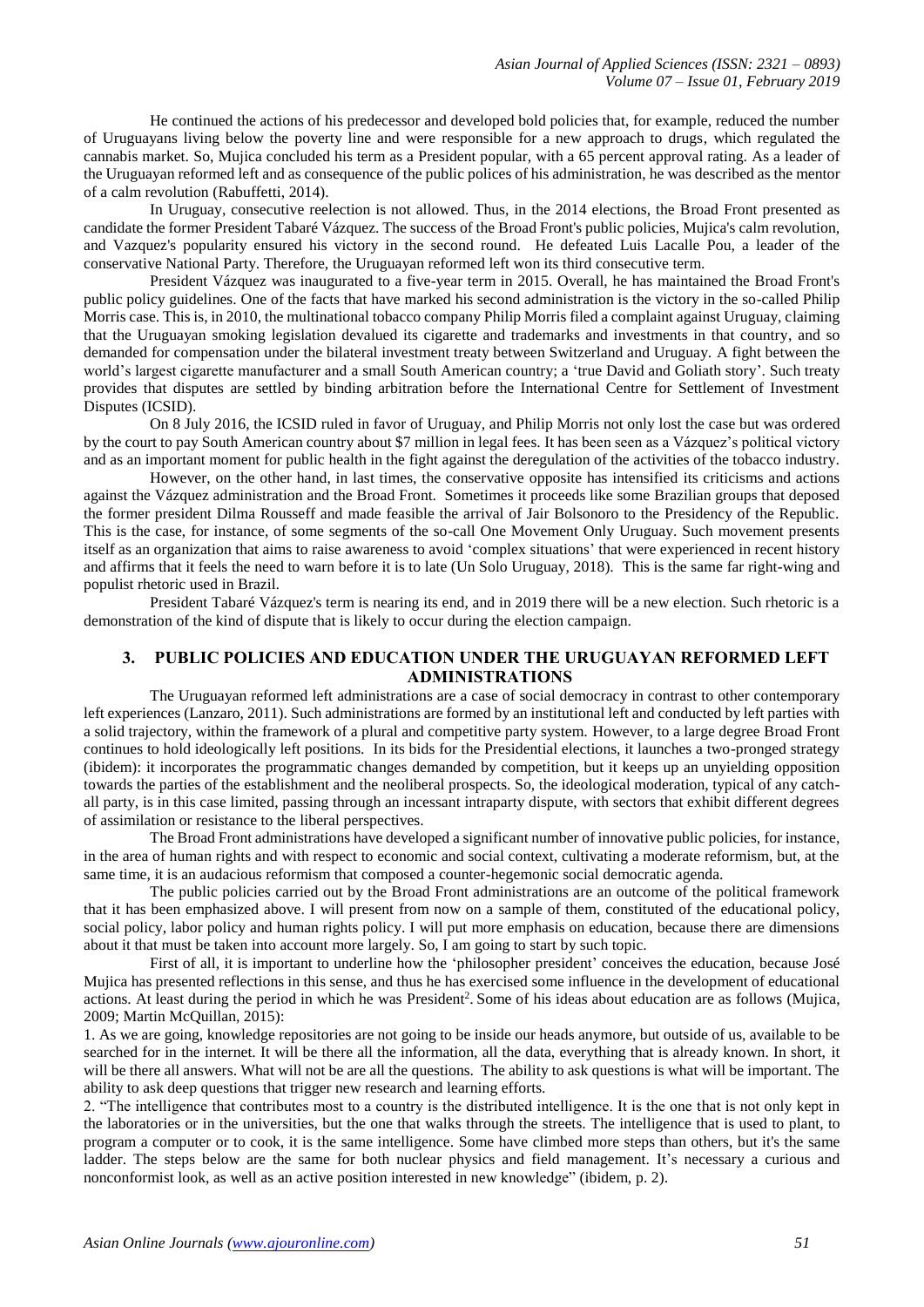3. "I have a dream in which parents show the grass to their children and ask them: do you know what is this? And they answer: it is an energy processing plant of the sun and minerals of the earth. Or yet that parents show to their children the starry sky, and make them think about the celestial bodies, the speed of light and the transmission of waves" (Mujica, 2009, p. 3).

4. Education has the transformative power to contribute to greater justice and less inequality in society. However, educational policy is not neutral, and so it needs to be guided towards a purpose by a political agenda.

5. Education, and especially the university, can be an instrument of division that serves the interests of elites, preserving or increasing inequality. Therefore, education cannot be separated from democracy, as a tool that must assist the most people to improve their condition in life.

6. Universities must create another culture; a universal humanistic culture, above nations, that must create common values for the human beings.

7. The universities are the place where we charge our batteries to create new ideas in society.

8. In the modern world the abandonment of philosophy is the main cause for the loss of values beyond market economics. 9. The modern world gives us so much to see, but we do not really see it without philosophy.

10. Philosophy is not just something to be learned in a university, but it must be a permanent questioning.

11. We can get to the point where studying, researching and learning is no longer an effort, it is pure pleasure.

12. Humankind possesses the knowledge and technological innovation to solve its problems, but what is missing is a political mentality to do it.

Overall, Broad Front administrations have been in agreement with the Mujica's approach to education. So, as the Economic Commission for Latin America and the Caribbean (ECLAC, CEPAL in Spanish) recognizes, education has also been one of the priorities of its governments (CEPAL, 2009). This is reflected in the significant increase that has occurred in public spending, which went up as a proportion of overall social spending and as a percentage of GDP. Public spending on education is projected to reach 6% of GDP in 2020.

There have been important measures aimed at the development of science and technology, as the creation of the National Agency of Research and the consolidation of the National System of Researchers. Moreover, other important measures are, for instance, as follows: the program of "community teachers", supporting primary school students in vulnerable areas; the Program for the Universalization of Secondary Education, which seeks to overcome alarming education failures at the secondary level; and the Ceibal Plan (named after the Uruguay´s national flower), inspired by the international One Laptop per Child initiative, which seeks to generalize an early introduction to computing. "Uruguay has been a pioneer in carrying out this democratizing initiative on a national scale, which was imposed widely and with great connectivity" (Lanzaro, 2011, p. 33).

In a 2015 report, UNICEF highlighted the progress of the Uruguayan educational policies. It affirmed that in the last times an important progress was made regarding development and strengthening of public policies devoted to early childhood and to education in Uruguay. According to UNICEF (2015), innovative programmes focused on most disadvantaged young children and their families like Uruguay Crece Contigo have been successfully put in place and scaled up. At the same time, UNICEF emphasized (ibidem, p. 7) that the "school programmes aimed at improving learning achievements like 'Maestros Comunitarios' and the programme 'Aprender' were carried out in many schools throughout the country reaching an increasing number of children. At secondary schools, programmes developed to reduce dropout rates have provided a very valuable new approach to this issue."

Public policies for labor relations maybe is one of the spheres where the historical identity of the Broad Front has been reaffirmed more significantly, as I have previously emphasized. The Uruguayan left has historically maintained a close relationship with labor unions. "This kinship was a decisive factor in the 1960s political events, which led firstly to the unification of the national labor federation (1964) and afterward to the foundation of the Frente Amplio [Broad Front] (1971). In a typical social democratic path, a fundamental connection was forged between the unions and the left party, though each part also managed to maintain significant and shifting margins of autonomy" (Lanzaro, 2011, p. 34). Such relationship has strongly reflected in the Broad Front administrations. For instance, in the first term of Tabaré Vázquez, almost thirty members of the initial team were of union extraction.

Therefore, the policy adopted by the Vázquez administration with respect to labor relations had the clear stamp of the left and reinforced the relationship between the Broad Front and the unions. Perhaps, the most noteworthy measure in this area was the reinstatement of the Salary Councils<sup>3</sup>. According to what I have already pointed out in this paper, these are tripartite councils made up of government representatives, businesses and workers, which institutionalize collective negotiations by branch of activity, in order to determine salaries and regulate labor relations.

The institution of the Salary Councils stimulated the formalization of work. They include, in addition to the traditional workforce, public employees, rural laborers and domestic workers. The good results of the economy and the actions taken by the government have increased the value of the salaries. The Broad Front administrations sought to reverse the fall in real private salaries, which amounted to a reduction of 25% between 1998 and 2004. However, under the governments of the Uruguayan reformed left, salaries have been recovering year after year. For example, by the end of the period 2005-2010, they reached almost five points above the 1998 level, as it can seen in the below figure.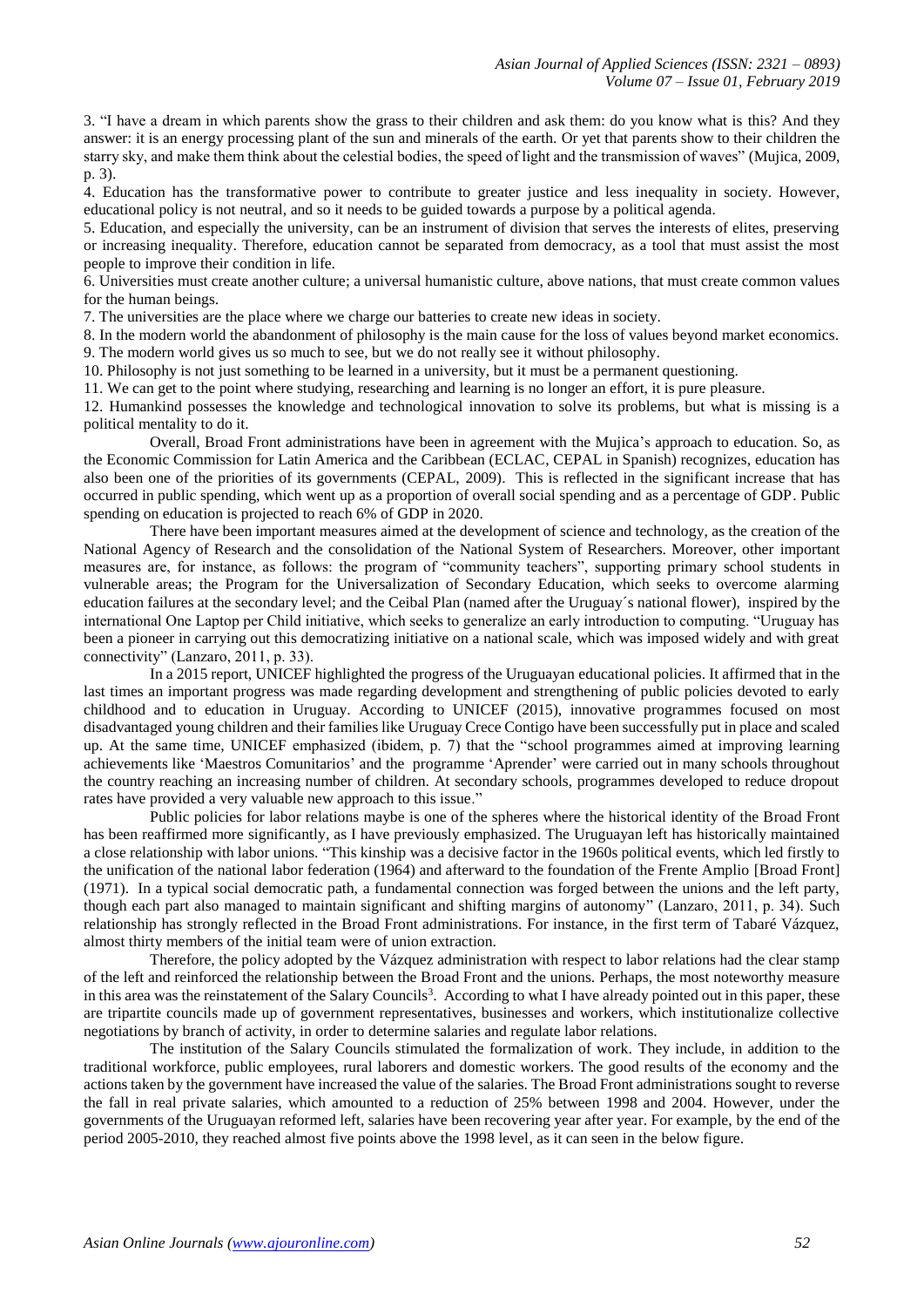

In the context of social policy, the governments of the Uruguayan reformed left have developed several actions that reinforce the presence of the political dimension in the approach to social welfare, as well as reinforce the intervention of the State in this context. Some of such actions are as follows:

1. Development of a strategy that combines universal benefits and policies targeted at the most vulnerable sectors (children, young people and female heads of household). This included the launch of conditional transfer programs (CTPs).

2. The creation of the Ministry of Social Development (MIDES) as a new centralized social authority, which shares jurisdiction with the Social Security Bank (BPS) and the Ministry of Health.

3. The Equity Plan, a permanent program of social protection, which prioritizes young people and their parents, but it also covers other vulnerable groups, such as the elderly. It centers on cash transfers, making new contributions to old-age pensions and especially to family allowances.

4. The "Work for Uruguay" program, which offers temporary employment and training courses, attempting to construct routes out of poverty.

5. Institutionalization of the social policy programs such as State programs, allowing social provisions to reach beneficiaries on the basis of rights and via bureaucratic channels rather than through clientelistic linkages.

The priority given to social policy is reflected in the increase in social spending. According to the Economic Commission for Latin America and the Caribbean, between 2004 and 2008, overall public spending increased each year by 30% in absolute terms, and public social spending per capita, in turn, went up, both in absolute and relative terms, having an accumulated increase of 41% in real terms during this period, putting public social spending above the average percentage of GDP spent in Latin America (CEPAL, 2009).

In the area of human rights, the policies of the Broad Front administrations have achieved a great projection. Such policies have positioned Uruguay on the leading edge of lesbian, gay, bisexual, and transgender (LGBT) rights in Latin America by allowing LGBT individuals to serve openly in the military, legalizing adoption by same-sex couples, allowing individuals to change official documents to reflect their gender identities, and legalizing same-sex marriage. Moreover, the Uruguayan reformed left, has approved the decriminalization of abortion and the regulation of the Cannabis market, from production to consumption.

The regulation of the cannabis market is one of the boldest policies of the Broad Front administrations. It was a decision of President José Mujica taking into account two aims: on the one hand, to reduce the potential risks and harmful effects of smoking marijuana for recreational purposes, and on the other hand to take the cannabis market out of the hands of criminal networks and to separate the licit cannabis market from the illicit market of more harmful substances. The Uruguayan regulation instituted three ways of access to cannabis: homegrow, commercial purchase and cannabis clubs. The Law 19.172 established, for instance, the following rules for regulation:

1. Cultivation of hemp for industrial purposes (containing less than 1 per cent THC) falls under the responsibility of the Ministry of Livestock, Agriculture and Fisheries.

2. Cultivation of psychoactive cannabis (containing more than 1 per cent THC) for medical purposes, scientific research or "for other purposes" requires prior authorization from the Institute for the Regulation and Control of Cannabis (IRCCA). 3. Cultivation of cannabis for personal consumption or shared use at home is permitted up to six plants with a maximum harvest of 480 grams per year.

4. Membership clubs with a minimum of 15 and a maximum of 45 members, operating under control of the IRCCA, are allowed to cultivate up to 99 cannabis plants with an annual harvest proportional to the number of members and conforming to the established quantity for non-medical use.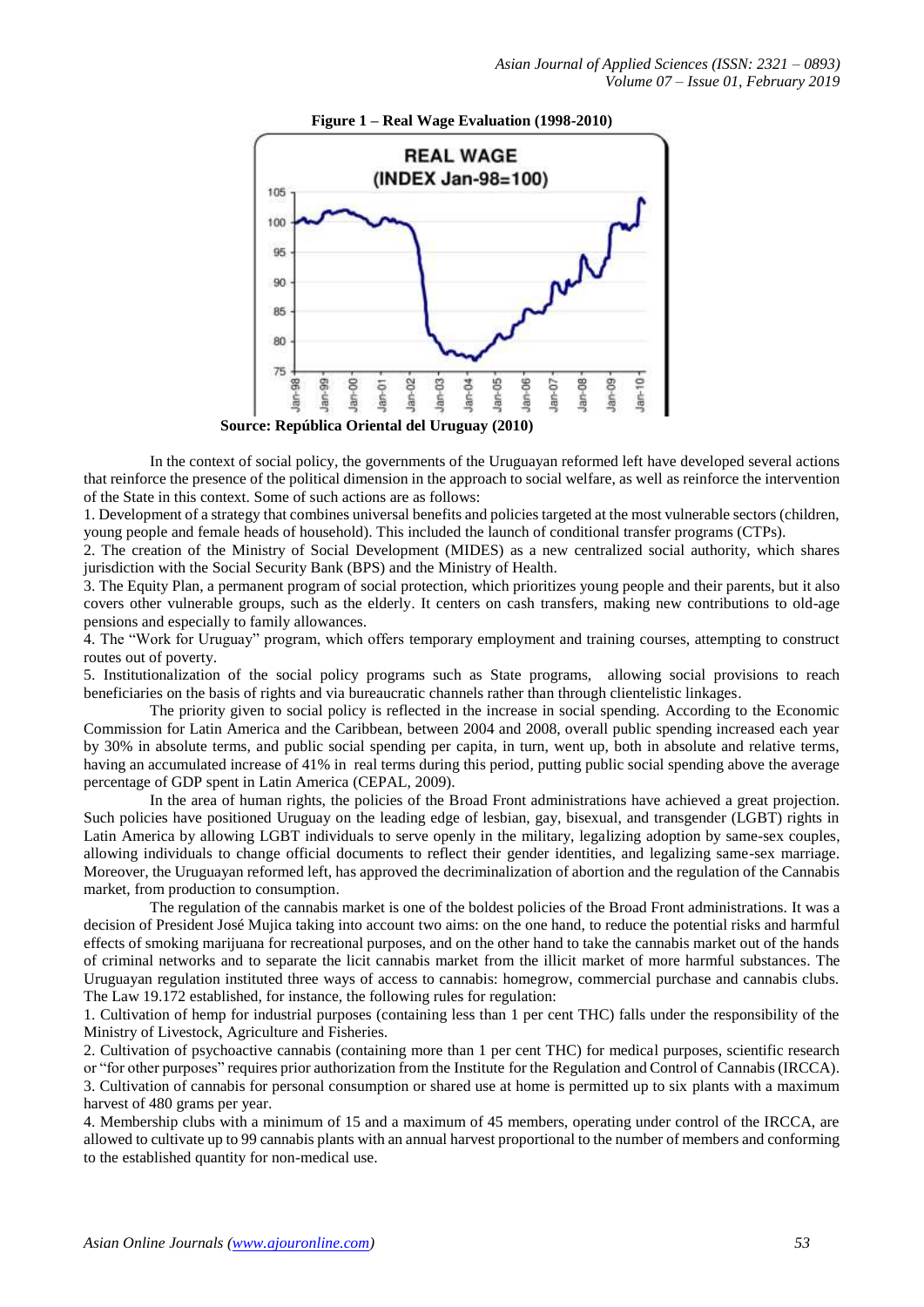5. IRCCA licenses pharmacies to sell psychoactive cannabis for therapeutic purposes on the basis of medical prescription, and for non-medical use up to a maximum of 40 grams per registered adult per month.

6. Any plantation operating without prior authorization shall be destroyed upon the order of a judge.

## **4. CONCLUSION**

In conclusion, I return to the initial point. The Broad Front perspectives and the policies it has implemented in Uruguay have instituted a new conception of the left in Latin America. It's a reformed left. Its public policies focus on institutional social democratic capacity-building with counter-hegemonic approaches and initiatives. In this way, both regulation of the cannabis market and the valorization of the State's role in the economic activity and social policies are two central evidences.

The political success of the Broad Front can possibly be explained, according to what Lanzaro (2011) states, as a result of three factors: i) its development as a catch-all and electoral party, maintaining nevertheless a relative robust organization as well as its kinship with trade unions and social movements; ii) its structure as a coalition-party, unifying all left groups and having at the same time a wide electoral dragnet; and iii) its two-pronged strategy, combining opposition against neoliberal reforms and privatizations, in defense of the statist tradition, with trends towards ideological moderation.

The large ideological spectrum of the Broad Front (including socialists, communists, popular-nationalists, ex Tupamaro guerrillas converted to electoral politics, Christian left, and even sectors split from the traditional parties) constitutes a structure that casts a wide electoral dragnet, making it a strong and competitive political force. On the other hand, the Uruguayan reformed left administration is a case of majority presidentialism, which includes strong presidential leadership and operates at the same time as a sort of cabinet government due to the FA's nature as a coalition-party.

In short, the transformations of the Broad Front governments involve, for example, advances in human rights and education, tax reform in favor of a progressive income, reinstatement of the salary councils, social policies that target cash transfers, universal family allowances and improvements in health, as well as labor policies that favor the working class.

2019 will be a decisive year for the Broad Front. There will be a new presidential election in October and the coalition-party will try to win another term. It will face a large conservative and right-wing alliance that intends to repeal policies implemented by the Vázquez and Mujica administrations. But anyway, the tree of the reformed left has already flourished in Latin America.

## **5. REFERENCES**

- Apple, M. (2001): Educating the "right" way, New York: Routledge Falmer.
- Benjamin, W. (2006): *Selected writings: volume 4, 1938-1940*, edited by Howard Eiland and Michael W. Jennings. Cambridge: Harvard University Press, 2006.
- Castañeda, J. G. (2006): 'Latin America's left turn', in *Foreign Affairs*, 85(3), p. 28-43.
- CEPAL (2009): Panorama social de América Latina, Santiago do Chile: Naciones Unidas/CEPAL.
- Hudson, R. A.; Meditz, S. W. (1992): *Uruguay: a country study*, 2nd, Washington, DC: Federal Research Division, Library of Congress.
- Lanzaro, J. (2011): Uruguay: A government social democratic in Latin America, in Steven Levitsky & Kenneth Roberts (eds.), *The resurgence of the Latin American left*, Baltimore: The Johns Hopkins University Press.
- Meyer, P. J. (2010): Uruguay: Political and Economic Conditions and U.S. Relations, in *Congressional Research Service*, Washington, DC.
- Mujica, J. (2009): *Discurso de José Mujica a los intelectuales*. Montevideo: Frente Amplio.
- Rabuffetti, M. (2014): *José Mujica – La revolución tranquila*, Montevideo: Aguilar.
- República Oriental del Uruguay (2010): *Uruguay en cifras 2010*, Montevideo: INE.
- Santos, B. de. S. (2001): Nuestra America: Reinventing a subaltern paradigm of recognition and redistribution, in *Theory, Culture and Society*, London, Vol. 18(2-3), p. 185-217.
- Un Solo Uruguay (2018): *Definición de la identidad de un Solo Uruguay*, [http://unsolouruguay.uy/definicion-de](http://unsolouruguay.uy/definicion-de-la-identidad-de-un-solo-uruguay/)[la-identidad-de-un-solo-uruguay/](http://unsolouruguay.uy/definicion-de-la-identidad-de-un-solo-uruguay/) (accessed November 6, 2018).
- UNICEF (2015): *Annual report 2015 – Uruguay*, New York: UNICEF.
- Yoldi, O. (2010): Uruguay: the quest for just society, in *Refugee Transitions*, Fairfield, 24, p. 2-7.